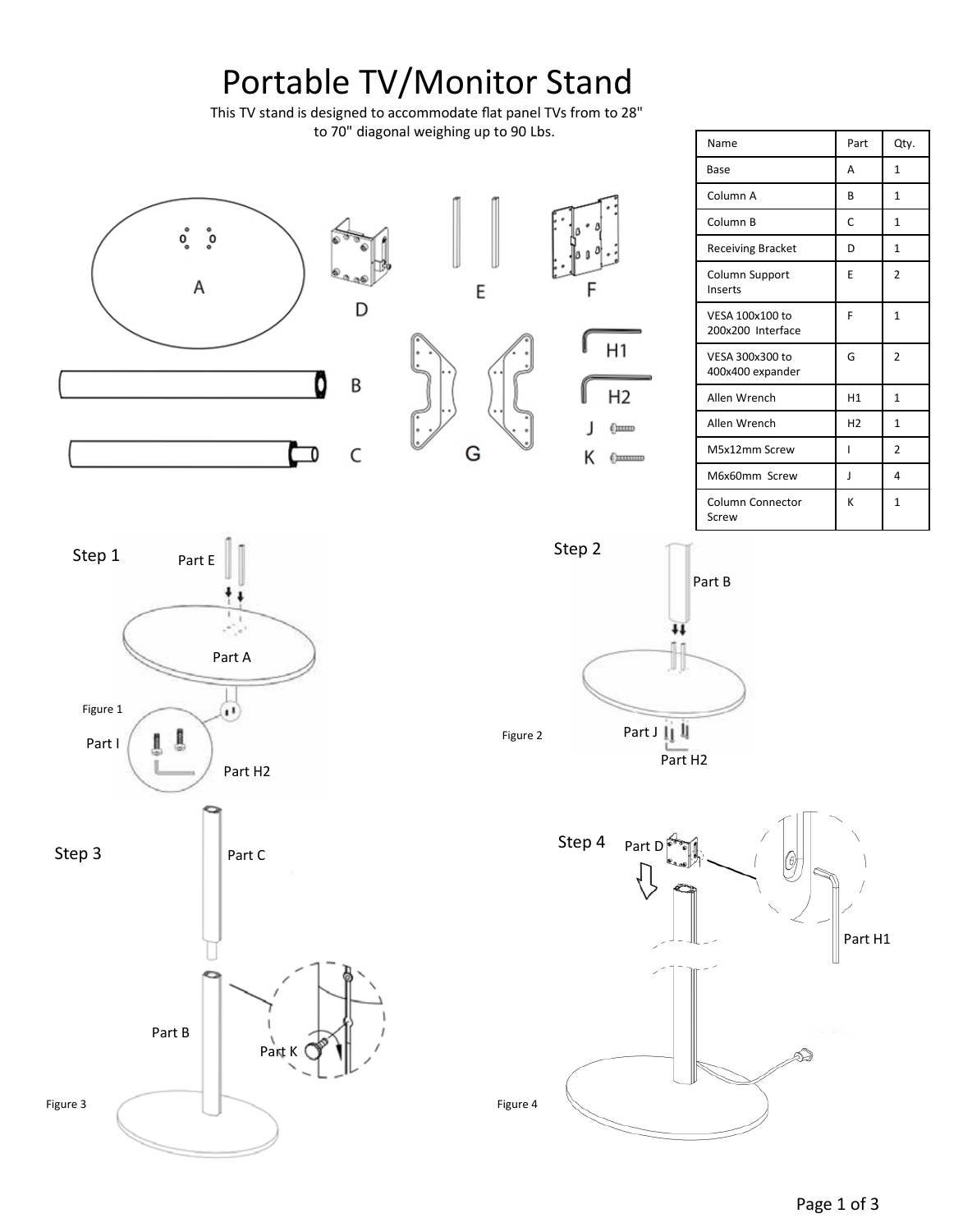## VESA Interface 100x100 to 200x200 Installation

### VESA Patterns that work with this bracket







#### **Attaching VESA Bracket to TV**



Align VESA Bracket (F) with the narrowest part of the "Keyholes up" with the corresponding mounting holes on the back of your TV. Attach VESA Bracket to your TV with provided screws and tighten with provided Allen Wrench (H2) until firm. Do not over tighten!

#### **Attaching TV to Receiving Bracket (D)**





Remove the side clamp from Receiving Bracket (D) and set aside. Position widest part of "Keyholes" on VESA Bracket with the four receiving screws on Receiving Bracket (D) and slide VESA Bracket downward making sure the VESA Brackets is on all for receiving screws of the Receiving Bracket.





**Important**: Once VESA Bracket is in place on the Receiving Bracket (D) re-attach side clamp.